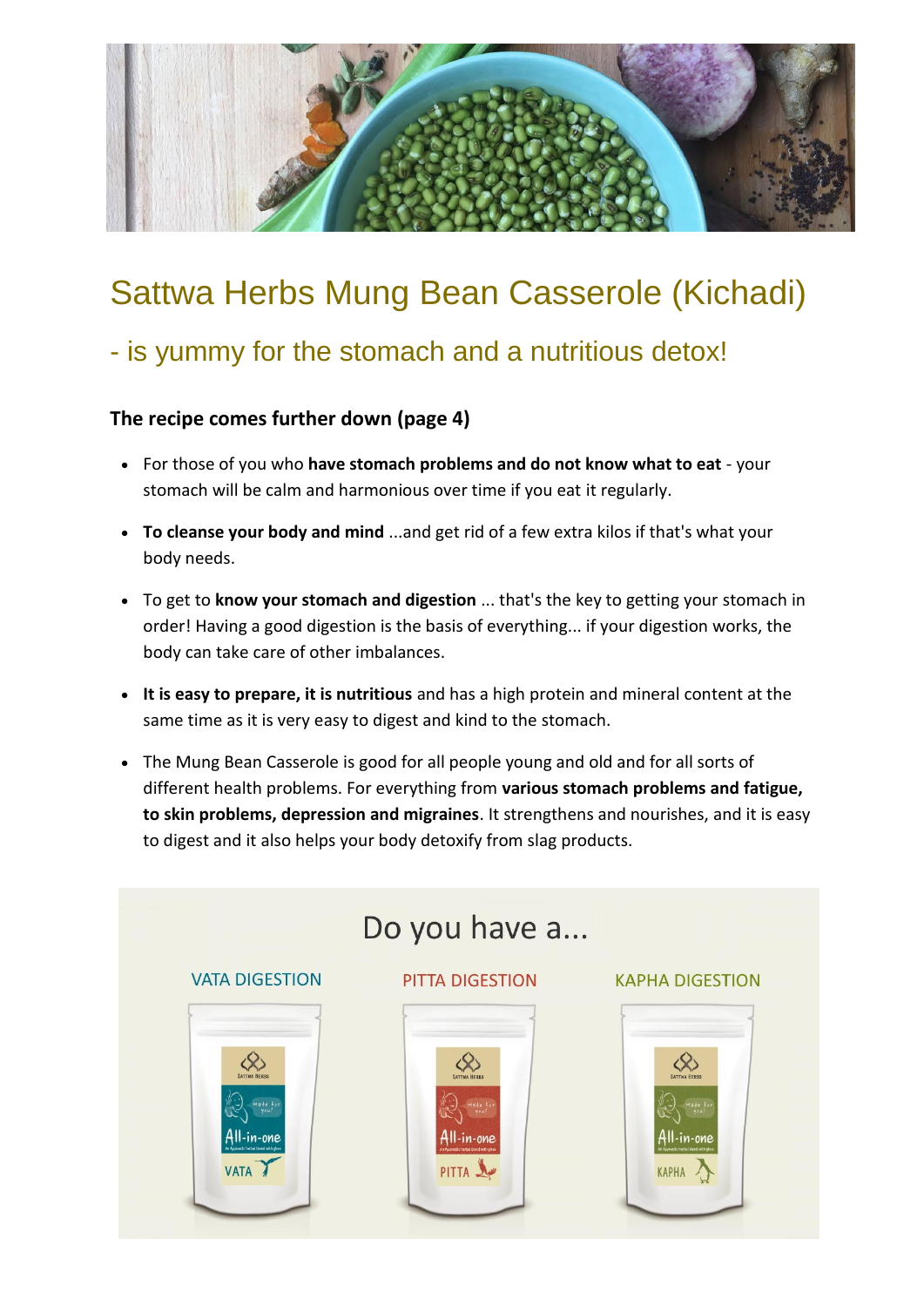This is how it feels when you eat Mung Bean Casserole:

- It's yummy for the stomach! ... **no pain or gas!**
- Light, soft and smooth in the stomach! ...**that's how it should feel when we've eaten food!**

Some interesting facts about the mung bean and Ayurveda:

- The mung bean is basically the only bean that does not give gas, it is also sattvic (pure) in nature, ie. it does not aggravate or burden the body and mind. The monks in Asia use it a lot to achieve a pure mind especially during meditation.
- It is a thousand-year-old Ayurvedic/Indian tradition to eat Kichadi (Mung Bean Casserole) - but this recipe below has been adapted and developed by Sattwa Herbs for our European stomachs and for us to get to know our digestions and to achieve a healthy, trouble free digestion.

How often should you eat it?

Once a day - for you who have an upset stomach!

or

7-10 days in a row - if you want to detox or cleanse your body and mind.

How long time should you eat Mung Bean Casserole?

- Can I eat it every day all of my life? -Yes, you can actually do that. Many of our clients who have had a lots of stomach problems use it regularly when the stomach is anxious, constipated, loose etc.
- If you eat it as a detox or very often it is all normal to get tired of the Mung Bean Casserole - for a short time. But believe it or not ... soon you will be longing for it again. That's what's great about the Mung Bean Casserole, because your body knows what it wants. You just have to learn to listen to yourself and your digestion, the Mung Bean Casserole teaches you just that, how it shall feel in your stomach when you eat food.



Here's how a Mung Bean Casserole Detox works:

 EAT ONLY Mung Bean Casserole/ Soup as much as you want for breakfast, lunch and dinner + as a snack if you need. After the detox, you will feel a lightness in your body and mind and possibly lose a few kilos, if that is what your body wants and needs to do.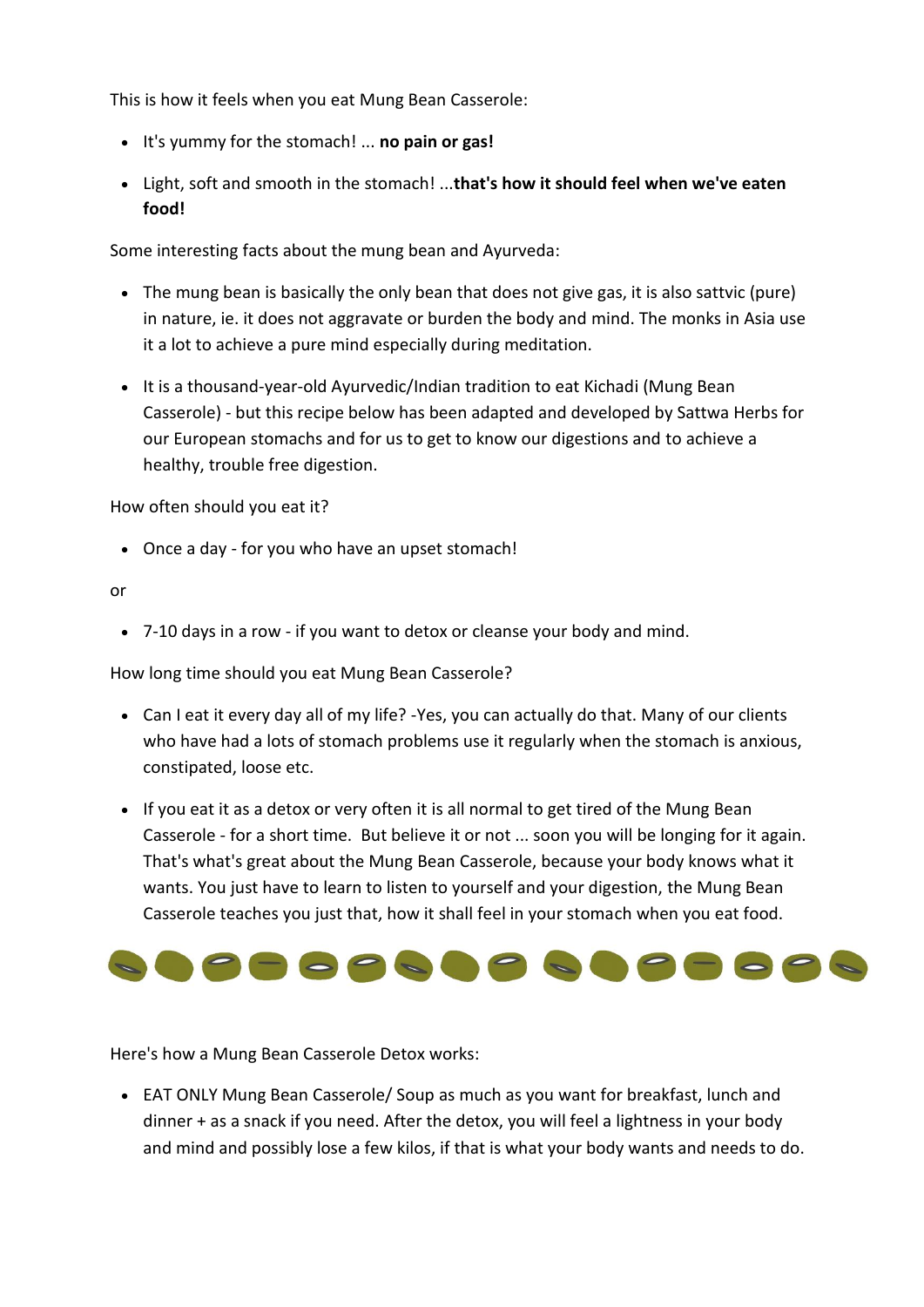- NOTE! Eat only Mung Bean Casserole, not rice or vegetables if you want to detox properly, then your stomach has less to digest. However, you are welcome to spice it up and add a little créme fraiche, Mango chutney or lime. If you are having difficulties eating Mung Bean Casserole for breakfast, you can do a "semi-detox" and eat a hot porridge breakfast instead.
- Still, if you want to do a "semi-detox" and enjoy your morning coffee just take that small cup of coffee and no more. Peeled and mashed or grated fruit with cinnamon and cardamom is okey as a snack at a "semi-detox". But make the fruit easy to digest and eat it between meals.
- Avoid yoghurt during your detox, it clogs your channels and makes it difficult for the body to get rid of all the heat, as yoghurt is hot in nature. Many people with stomach problem have problems with heat in one way or another, i.e prolonged constipation, sluggish stomach or gastritis. Do not eat tomato during the detox either - it is also hot and therefore disturbs your digestion.

Between meals you can also:

- Drink a lot of hot [water,](https://www.sattwaherbs.com/en/blog/post/to-drink-hot-water) with a little lemon.
- Drink Pukka Herbs detox tea or make tea from fresh ginger, black pepper, cardamom, cinnamon, anise, fenugreek together or individually. Vary a little for best results. The tea helps to clear out slag products from the body and mind.

Do not forget the herbs:

• For a better result use herbs from Sattwa Herbs for your digestion Vata, Pitta or Kapha All in One/ Classic (1-2 times per day after food). If you do a Mung Bean Casserole Detox you can take extra of our herbal blend [Let Go Mild and](https://www.sattwaherbs.com/en/product/let-go-mild-daily-eng) Daily (1-2 times/day).

**Do you want to know which herbal blends from Sattwa Herbs you need for your stomach and digestion.**

[Choose product here](https://www.sattwaherbs.com/en/page/choose-products) **or do our** [Digestion Quiz](https://www.sattwaherbs.com/en/page/digestion-quiz) **to see what type of stomach you have.**

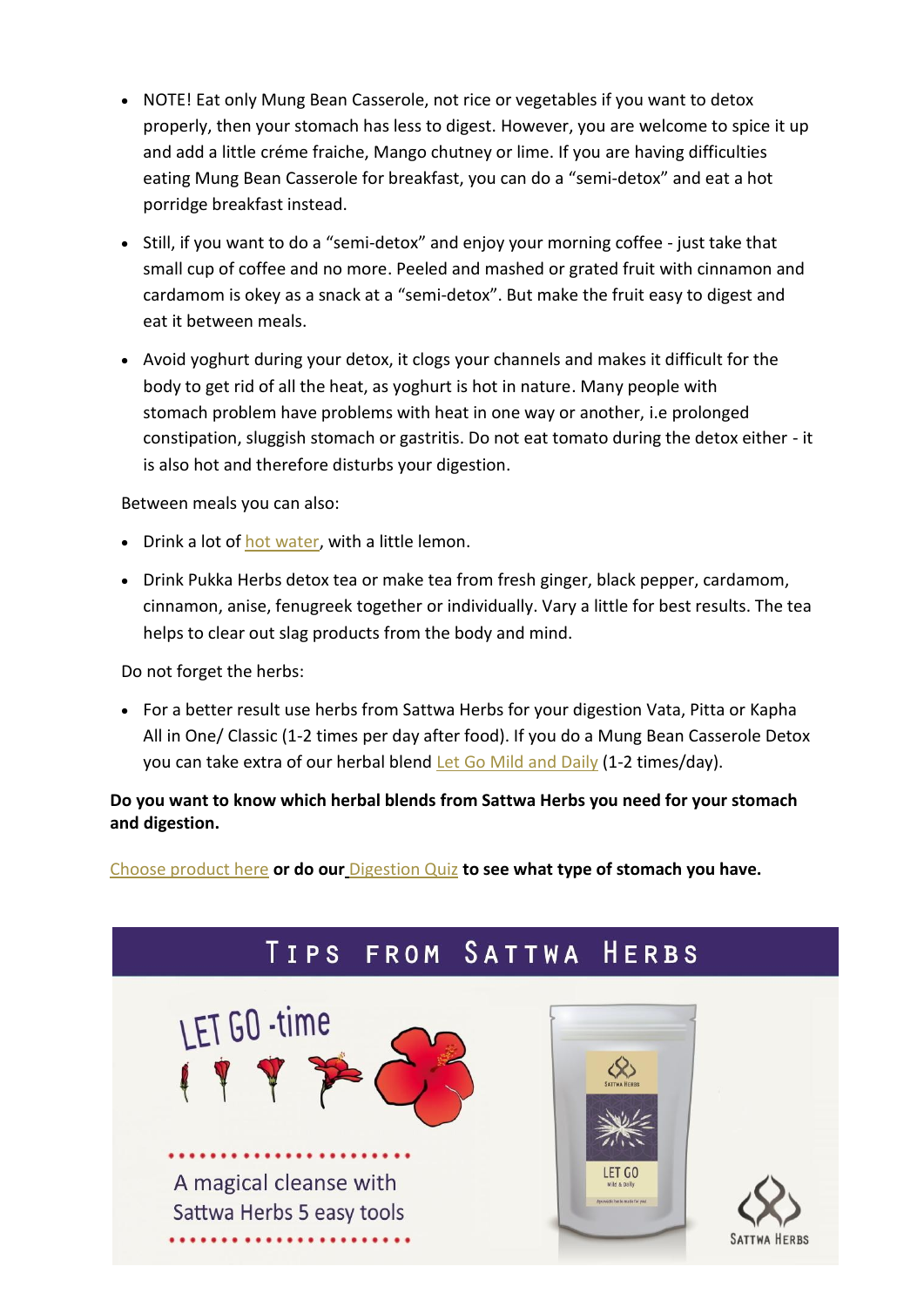## Basic recipe Mung Bean Casserole

- 1 packet of organic mung beans (500 grams)
- 2 teaspoons turmeric (organic)
- 2 teaspoons cumin (organic)
- 2 teaspoons coriander (organic)
- Garlic, fresh ginger (for hot Pitta stomachs just a little), black pepper, cardamom and fennel if you like.
- 3-4 tablespoons of ghee for cooking. Otherwise olive or coconut oil, but ghee is preferable.
- $\frac{1}{2}$ -1 teaspoon salt (preferably Himalayan pink salt or sea salt or a herbal salt)

#### Cooking

- 1. Soak the mung beans the day before (at least 12 hours).
- 2. Start by cooking the mung beans in a regular large pan with plenty of water, while they are boiling, fry the spices gently in Ghee, see next point.
- 3. Heat the Ghee in a cast iron pan. Fry the cumin, coriander, turmeric and a little of the garlic and the fresh ginger.
- 4. When the mung beans have started to split a little (ie when the white begins to appear), you can slowly pour the mung beans over the fried spices. Let everything boil together and add the rest of the garlic and ginger. Total cooking time for mung beans is around 35-40 minutes. NOTE! It is important that they split so that they are easier for the stomach to digest, otherwise they can cause gas and bloating. Adjust the amount of water depending on whether you want a casserole or a soup.
- 5. The important thing is to make the casserole tasty so you want to eat it often. You can therefore vary the strength of the spices, garlic, ginger, etc.
- 6. When it is cooked, add a little salt. NOTE! Add the salt when the mung beans are cooked, otherwise the beans will dry out. Alternatively, add salt every time you eat your portion of mung bean casserole.
- 7. When serving: You can always spice it up with a little crème fraiche, lime, mango chutney + add salt if necessary, it enhances the taste.

The Mung Bean Casserole is usually more tasty the day after. Store it in the refrigerator for two days, otherwise freeze it (in small portions so you easily can eat it later).